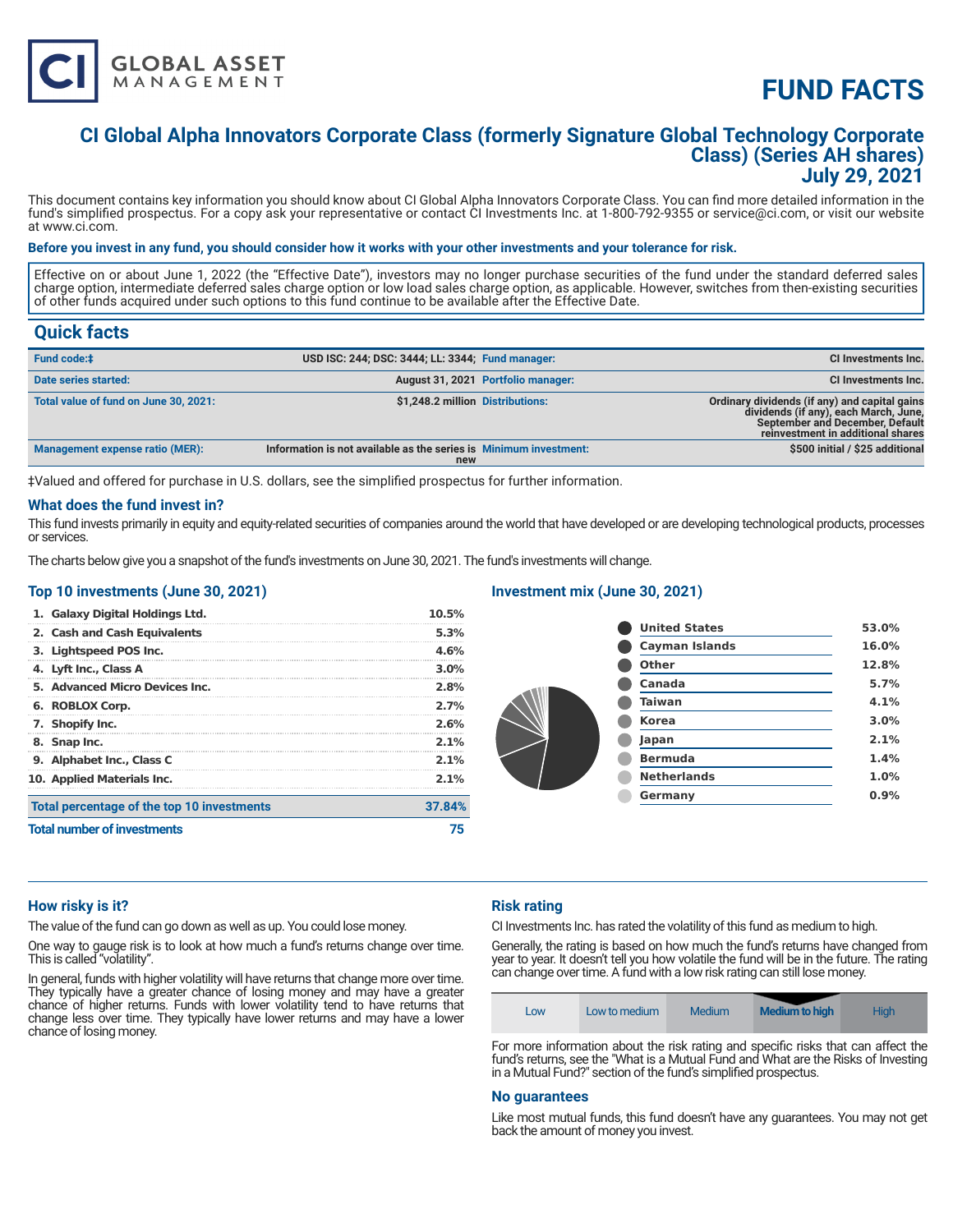# **CI Global Alpha Innovators Corporate Class (formerly Signature Global Technology Corporate Class) (Series AH shares)**

#### **How has the fund performed?**

This section tells you how Series AH securities of the fund have performed since inception. Returns are after expenses have been deducted. These expenses reduce the fund's returns.

#### **Year-by-year returns**

Because this series is new, there is no data available for this section.

#### **Best and worst 3-month returns**

Because this series is new, there is no data available for this section.

#### **Average return**

This section shows the value and annual compounded rate of return of a hypothetical \$1,000 investment in this series of units of the fund. However, this information is not available because the series is new.

### **Who is this fund for?**

#### **This fund may be suitable for you if you:**

- want to invest in technology companies
- $\cdot$  are investing for the medium and/or long term<br> $\cdot$  can tolerate medium to bigh risk
- can tolerate medium to high risk

#### **A word about tax**

In general, you'll have to pay income tax on any money you make on a fund. How much you pay depends on the tax laws of where you live and whether you hold the fund in a registered plan, such as a Registered Retirement Savings Plan or a Tax-Free Savings Account.

Keep in mind that if you hold your fund in a non-registered account, fund distributions are included in your taxable income, whether you get them in cash or have them reinvested.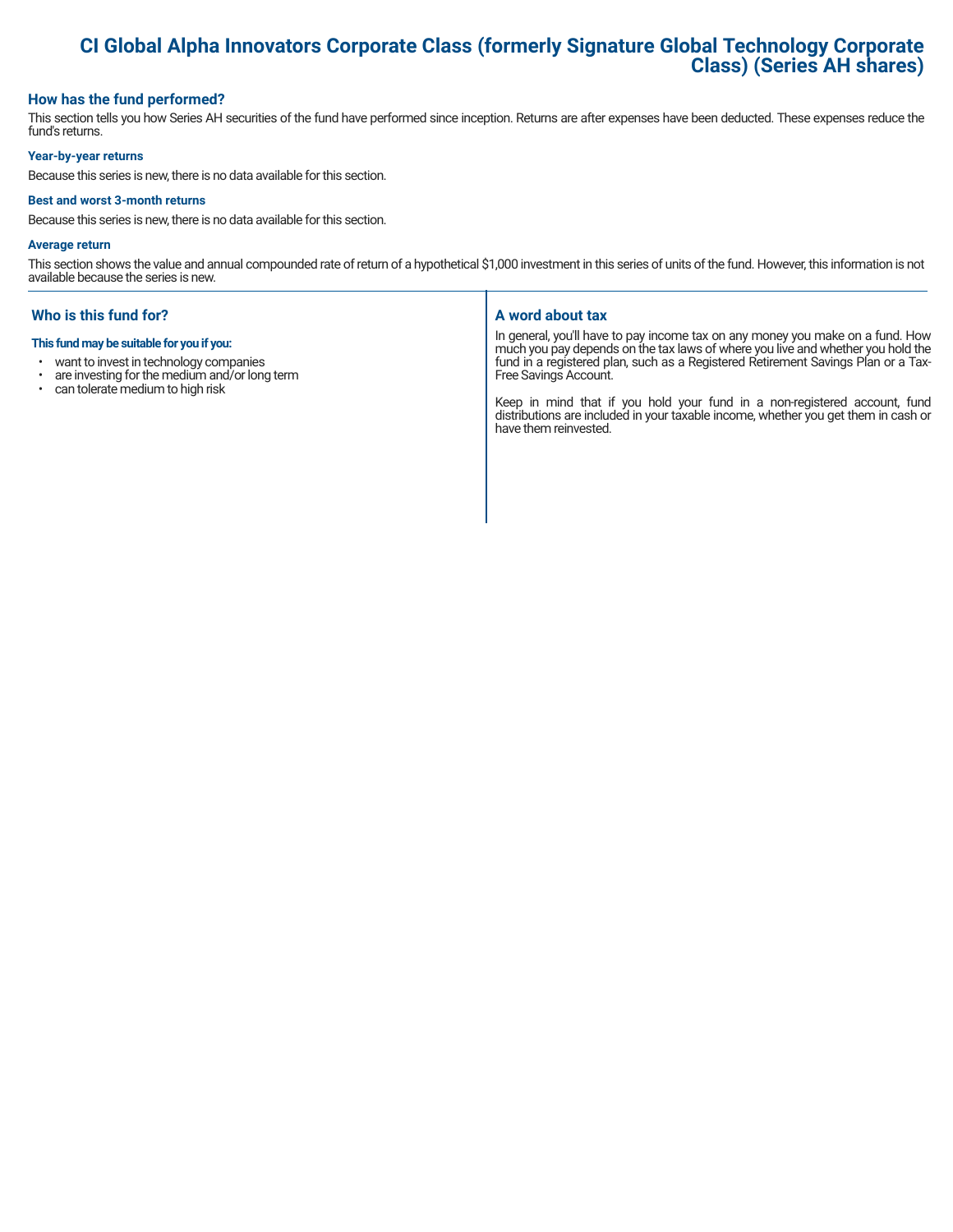# **CI Global Alpha Innovators Corporate Class (formerly Signature Global Technology Corporate Class) (Series AH shares)**

#### **How much does it cost?**

The following tables show the fees and expenses you could pay to buy, own and sell Series AH securities of the fund. The fees and expenses — including any commissions — can vary among series of a fund and among funds. Higher commissions can influence representatives to recommend one investment over another. Ask about other funds and investments that may be suitable for you at a lower cost.

#### **1. Sales charges**

You may have to choose a sales charge option when you buy Series AH securities of the fund. Ask about the pros and cons of each option.

| What you pay                           |                                                     | <b>How it works</b>                                                                                                                                                                                                                                                              |
|----------------------------------------|-----------------------------------------------------|----------------------------------------------------------------------------------------------------------------------------------------------------------------------------------------------------------------------------------------------------------------------------------|
| in percent $(\%)$                      | in dollars<br>$($ \$)                               |                                                                                                                                                                                                                                                                                  |
| Initial sales charge                   |                                                     |                                                                                                                                                                                                                                                                                  |
| 0 to 5.0% of the amount you buy        | \$0 to<br>\$50.00 on<br>every<br>\$1,000 you<br>pay | You and your representative decide on the rate.<br>The initial sales charge is deducted from the amount you buy. It goes to your representative's firm as a commission.<br>$\bullet$                                                                                             |
| <b>Standard deferred sales charges</b> |                                                     |                                                                                                                                                                                                                                                                                  |
| If you sell within:                    | \$0 to<br>\$55.00 on                                | The standard deferred sales charge is a set rate and is deducted from the amount you sell based on the initial cost and<br>number of those securities.                                                                                                                           |
| 5.5%<br>1 year of buying               | every<br>\$1,000 of                                 | . When you buy the fund, we pay your representative's firm a commission of 5%. Any standard deferred sales charge you pay<br>when you sell the fund goes to us.                                                                                                                  |
| 5.0%<br>2 years of buying              | original<br>cost you                                | You can sell up to 10% of your securities each year without paying a standard deferred sales charge subject to certain<br>restrictions ("10% free redemption right"). Your 10% free redemption right is reduced by the equivalent number of securities                           |
| 5.0%<br>3 years of buying              | sell                                                | you would have received if you had reinvested any cash distributions you received during the calendar year. If you exercised<br>your 10% redemption right and redeem your securities before the standard deferred sales charge schedule has expired, your                        |
| 4.0%<br>4 years of buying              |                                                     | standard deferred sales charge on a full redemption would be the same as if you had not redeemed securities under your<br>10% free redemption right.<br>If you hold the fund in a non-registered account, if applicable, you can ask to receive cash distributions which are not |
| 4.0%<br>5 years of buying              |                                                     |                                                                                                                                                                                                                                                                                  |
| 3.0%<br>6 years of buying              |                                                     | subject to standard deferred sales charges.<br>You can switch between standard deferred sales charge funds at any time without paying this sales charge. The standard                                                                                                            |
| 2.0%<br>7 years of buying              |                                                     | deferred sales charge schedule will be based on the date you bought securities of the first fund and the rates and duration<br>of such schedule shall continue to apply.                                                                                                         |
| 0.0%<br>After 7 years                  |                                                     | Your securities will be converted into the initial sales charge option after the expiry of the standard deferred sales charge<br>schedule if you qualify for CI Prestige (and if available for your securities) and such securities will participate in CI Prestige.             |
|                                        |                                                     |                                                                                                                                                                                                                                                                                  |
| Low-load sales charges                 |                                                     |                                                                                                                                                                                                                                                                                  |
| If you sell within:                    | \$0 to<br>\$30.00 on<br>every                       | The low-load sales charge is a set rate and is deducted from the amount you sell based on the initial cost and number of<br>those securities.<br>When you buy the fund, we pay your representative's firm a commission of up to 2.5%. Any low-load sales charge you pay          |
| 3.0%<br>1 year of buying               | \$1.000 of                                          | when you sell the fund goes to us.                                                                                                                                                                                                                                               |
| 2.5%<br>2 years of buying              | original<br>cost you                                | If you hold the fund in a non-registered account, if applicable, you can ask to receive cash distributions which are not<br>subject to low-load sales charges.                                                                                                                   |
| 2.0%<br>3 years of buying              | sell                                                | You can switch between low-load sales charge funds at any time without paying this sales charge. The low-load sales<br>charge schedule will be based on the date you bought securities of the first fund and the rates and duration of such                                      |
| 0.0%<br>After 3 years                  |                                                     | schedule shall continue to apply.<br>Your securities will be converted into the initial sales charge option after the expiry of the low-load sales charge schedule if                                                                                                            |
|                                        |                                                     | you qualify for CI Prestige (and if available for your securities) and such securities will participate in CI Prestige.                                                                                                                                                          |